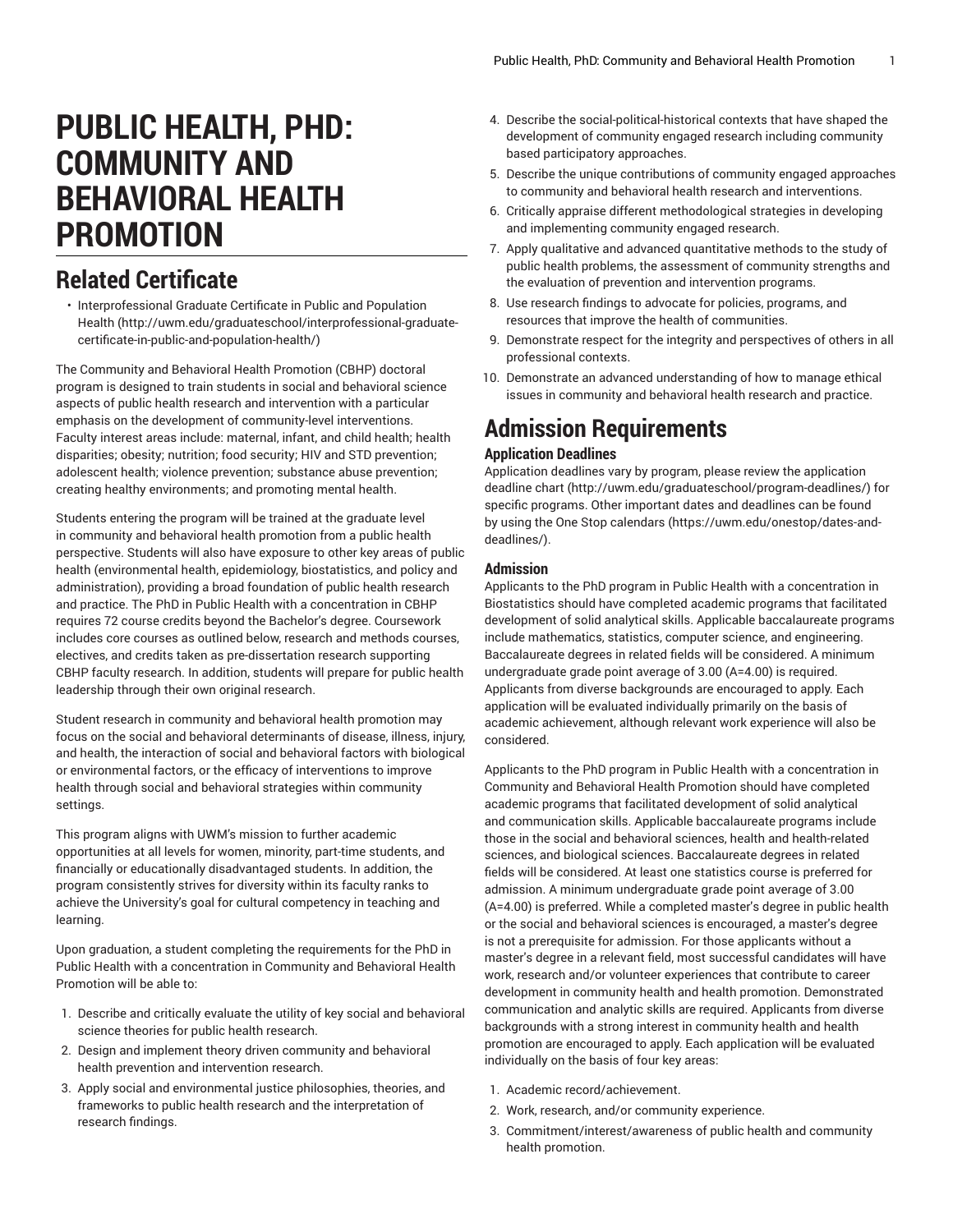4. Matching interest with current Community and Behavioral Promotion Health faculty.

Graduate Record Examination (GRE) scores from the general test (verbal, quantitative, analytical writing) are required of all applicants. Submitted test scores must be from a test taken within 5 years of the date of application. While there is not a minimum GRE score requirement, strong quantitative, verbal and writing skills are critical to successfully completing the program.

Students must meet UWM Graduate School admission requirements. For international applicants whose native language is not English, the UW-Milwaukee Center for International Education Website provides English Language Proficiency Requirements including required TOEFL or IELTS scores. Students who attended an international university must also pay an additional fee for evaluation of international transcripts.

In addition, a personal statement, and at least three letters of recommendation from individuals familiar with the applicant's scholarship, research achievements, and/or academic potential are required for the application. The letters of recommendation should address the candidate's potential for achievement in a graduate program from an academic as well as personal (e.g., commitment, integrity, ethical) standpoint. At least one letter must be from a university faculty member.

A select group of the most qualified candidates will be invited to participate in an interview process. In-person or internet-facilitated interviews (Skype, etc.) will be required for finalist candidates prior to admission.

Applicants may be admitted with course deficiencies at the discretion of the ZSPH Graduate Program Committee. The student is expected to rectify these course deficiencies with a grade of B or better within three enrolled semesters. The academic program unit will monitor deficiencies. No course credits earned in making up deficiencies may be counted as program credits required for the degree. For students entering with an advanced degree, the Admissions Committee can grant credit for relevant coursework at its discretion, but at least half of the graduate credits required for the PhD must be completed at UW-Milwaukee in doctoral status in accordance with Graduate School policy. Thesis, dissertation, and research credits must be completed at UW-Milwaukee.

#### **Reapplication**

A student who receives the Master of Public Heath degree must formally reapply to the Zilber School of Public Health to gain admission to the PhD program in Public Health before continuing studies toward the PhD.

### **Community and Behavioral Health Promotion Concentration**

A minimum of 72 credits of coursework beyond the bachelor's level must be completed to earn the degree, at least 35 of which must be earned in residence at UW-Milwaukee. The course list consists of required common Ph.D. core courses, CBHP core courses, research and methods courses, and elective courses. Also, students will be required to complete three credits of supervised research under the tutelage of the primary advisor prior to the required dissertation research requirement. This is to ensure that all students obtain hands-on, supervised research training. After achieving dissertation status, students will enroll in three research credits per semester for at least two semesters.

| Code                                            | Title                                                                                    | <b>Credits</b> |
|-------------------------------------------------|------------------------------------------------------------------------------------------|----------------|
| <b>Required Core PhD Courses</b>                |                                                                                          |                |
| Select one of the following courses:            |                                                                                          | 3              |
| PH 711                                          | Intermediate Biostatistics <sup>1</sup>                                                  |                |
| PH 759                                          | Intro to Regression for Understanding<br>the SDOH                                        |                |
| <b>SOC WRK 962</b>                              | Applied Multiple Regression Analysis                                                     |                |
| <b>PH 704</b>                                   | Principles and Methods of<br>Epidemiology                                                | 3              |
| PH 801                                          | Seminar in Public Health Research                                                        | 3              |
| PH 819                                          | Social and Environmental Justice in<br><b>Public Health</b>                              | 3              |
| or PH 859                                       | Racial/Ethnic Health Disparities in the United<br><b>States</b>                          |                |
| <b>CBHP PhD Required Courses</b>                |                                                                                          |                |
| <b>PH 702</b>                                   | <b>Introduction to Biostatistics</b>                                                     | 3              |
| <b>PH 725</b>                                   | Theories and Models of Health Behavior                                                   | 3              |
| <b>PH 727</b>                                   | Program Planning & Implementation in<br><b>Public Health</b>                             | 3              |
| <b>PH 728</b>                                   | Program Evaluation in Public Health                                                      | 3              |
| <b>PH 729</b>                                   | Survey Research Methods in Public<br>Health                                              | 3              |
| PH 776                                          | Qualitative Approaches in Public Health<br>Policy <sup>2</sup>                           | 3              |
| <b>PH 820</b>                                   | Maternal and Child Health Foundations.<br><b>Policy and Practice</b>                     | 3              |
| PH 823                                          | Applied Analysis of Binary Outcomes in<br><b>Public Health Research</b>                  | 3              |
| <b>PH 826</b>                                   | Principles of Community Intervention<br>Research                                         | 3              |
| PH 827                                          | Research Design in Community and<br><b>Behavioral Health Promotion</b>                   | 3              |
| PH 831                                          | Community Engagement and<br>Participatory Research Approaches in<br><b>Public Health</b> | 3              |
| PH 919                                          | Core Seminar in Community and<br><b>Behavioral Health Promotion</b>                      | 3              |
| <b>Required Advanced Quantitative Courses 3</b> |                                                                                          |                |
| Select one of the following courses:            |                                                                                          | 3              |
| <b>PH 715</b>                                   | <b>Applied Categorical Data</b>                                                          |                |
| PH 716                                          | <b>Applied Survival Analysis</b>                                                         |                |
| <b>PH 717</b>                                   | <b>Applied Longitudinal Data Analysis</b>                                                |                |
| <b>SOCIOL 982</b>                               | <b>Advanced Quantitative Analysis</b>                                                    |                |
| <b>ED PSY 823</b>                               | <b>Structural Equation Modeling</b>                                                      |                |
| <b>ED PSY 826</b>                               | Analysis of Cross-Classified Categorical<br>Data                                         |                |
| <b>Research</b>                                 |                                                                                          |                |
| <b>Pre-Dissertation Research</b>                |                                                                                          | 3              |
| Take 9 credits of the following:                |                                                                                          | 9              |
| PH 990                                          | Research and Dissertation (Doctoral<br>Thesis)                                           |                |
| <b>Electives (see below)</b>                    |                                                                                          | 9              |
| <b>Total Credits</b>                            |                                                                                          | 72             |